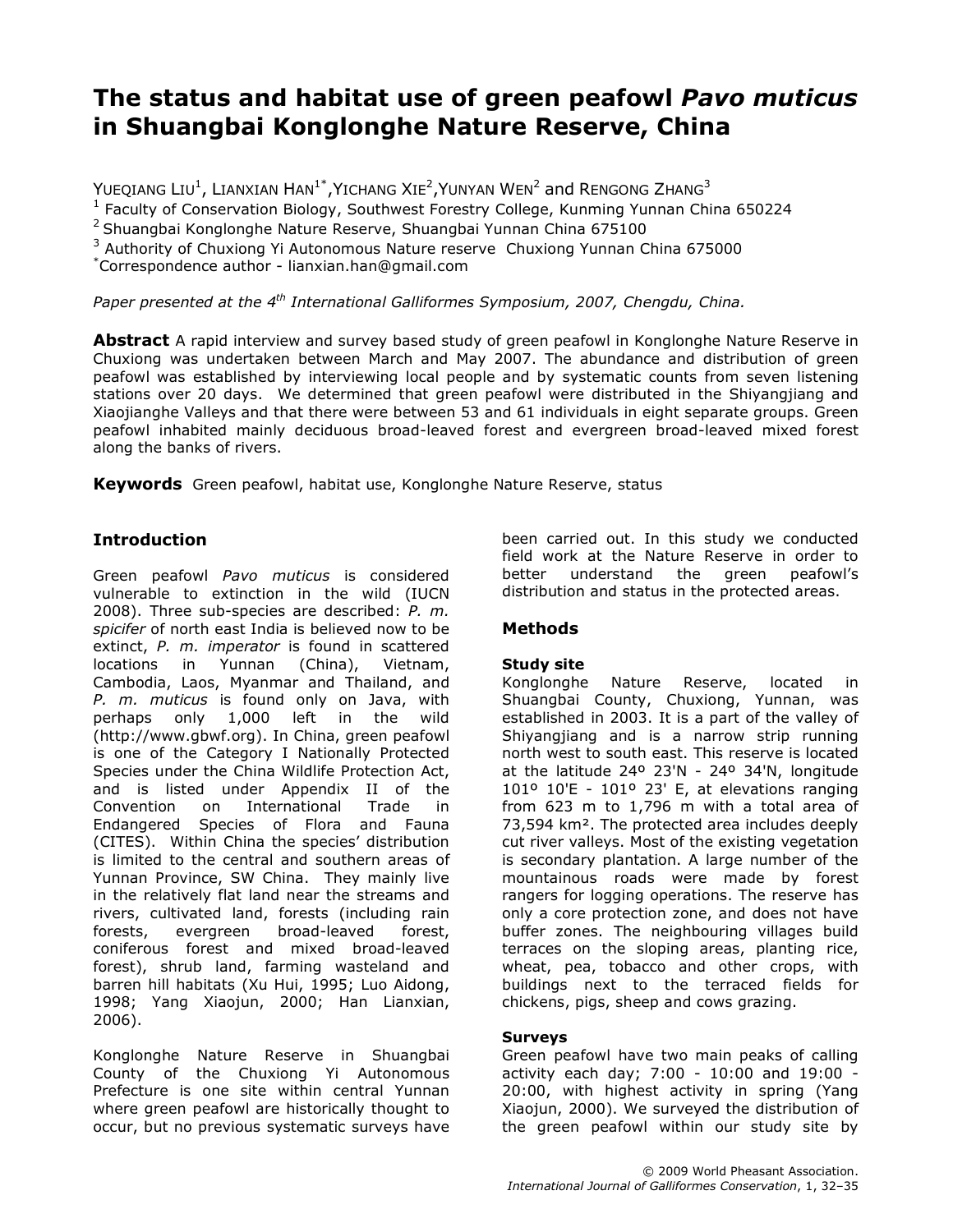interviewing local people and by establishing seven listening stations to record green peafowl calls. These listening stations were situated at Yiwanshui, Xinfendshan, both sides of Etoushanyakou, Yangmeishu, Dongjiawan and Mojiawan. We recorded calls of green peafowl from 6:30 to 19:30 for 20 days. We recorded the number of calling birds, time, frequency and types of call and the relative direction between the call and listening station to distinguish the different individuals. In addition, 10 m  $\times$  10 m sample plots were created adjacent to each listening station and these were searched for evidence of green peafowl presence, such as claw marks and faeces. Habitat and physical variables were recorded at each location, including dominant habitat type, main species of plants, slope, exposure, altitude, canopy density, surface mulch density, crown height and tree height. At each site the maximum group size was estimated. Data analysis was undertaken using the spreadsheet software Excel (Microsoft 2003). Based on the results of interview and call surveys, green peafowl records were entered marked on a topographic map using Arcview 3.0 software (Kang-tsung Chang, 2001).

## Results

#### Green peafowl groups distribution

Green peafowl in the Konglonghe Nature Reserve were distributed in the Shiyangjiang and Xiaojianghe valleys (TABLE 1 & FIG. 1).

TABLE 1 Locations of green peafowl based on interview surveys

| Location     | <b>Number</b> | Male | <b>Female</b> |  |
|--------------|---------------|------|---------------|--|
| Dongjiawa    | 8             | 2    |               |  |
| Yiwanshui    | 8             | 2    |               |  |
| Etoushan     | 6             |      | 5             |  |
| Xinfengshan  | 3             |      |               |  |
| Yangmeishu   |               |      | 6             |  |
| Yiwanshui    |               |      |               |  |
| Mojiawan     | 5             |      |               |  |
| <b>Total</b> | 41            |      | 32            |  |
| Average      | 5.9           | 1.3  | 4.6           |  |

#### Habitat characteristics of green peafowl

Physical and habitat characteristics of green peafowl records are shown in TABLE 2. Variation in canopy density and vegetation cover among records is shown in FIG. 2.

# **Discussion**

## Green peafowl abundance

During the investigation we found that there were four groups of green peafowl in the Shiyangjiang Basin. Green peafowl distribution is not very large, and they live in groups, so local villagers seemed to know the number of the groups accurately, and also to know how many green peafowl were within each group. We concluded that there are about 29 green peafowl in the Shiyangjiang Basin, based on the villagers' observations. This included: eight in the Yuzhuanghe Basin to Xinfengshan; six in Etoushan; seven in Dapingzhang to Yangmeishu Basin and eight in Dongjiawa Basin. Villagers could not provide any information on the Xiaojianghe Basin - because of the rugged terrain hardly any people lived in there - but we established from our call survey that there are at least four groups in this area. By extrapolating from the average number of birds in a group from other locations (six - eight birds), we estimate this probably represents around 24 - 32 birds. Across the entire Konglonghe Nature Reserve we therefore estimate a total population of around 53 - 61 green peafowl, in eight groups.

## **Habitats**

Green peafowl's habitats in the valleys of the Shiyangjiang and Xiaojianghe Basins included mainly deciduous broad-leaved mixed forest and evergreen broad-leaved mixed forest, at an altitude of 620 m to 1070 m. The average height of the trees in these areas was 8 – 15 m (TABLE 2). At the time of the survey most deciduous trees had dropped their leaves. The ground cover is as high as 90% fallen leaves.

The habitat areas can be further divided into mountain chain, valley and river banks. A difference in canopy density and cover is noticeable between mountain chain and valley. In the mountain chains, the tree canopy density and coverage is low (around 20% - 50%), mainly because of the lack of water resulting in trees dropping their leaves in the dry season. Higher winds also contribute to the high leaf fall. In the valley tree coverage and density is higher (90% - 95%) because of adequate water allowing trees to grow more densely. The obvious differences in canopy density and cover between mountain chain and valley provided the green peafowl with two different habitat needs. The local climate is hot; green peafowl are active in the valley during the day, because here the temperature is lower in the shade, and it is near water, and food is relatively more abundant. When night falls however, green peafowl moved to the mountain chain at higher elevations (around 1060 m), and chose trees around 7–13 m high as night roosting locations.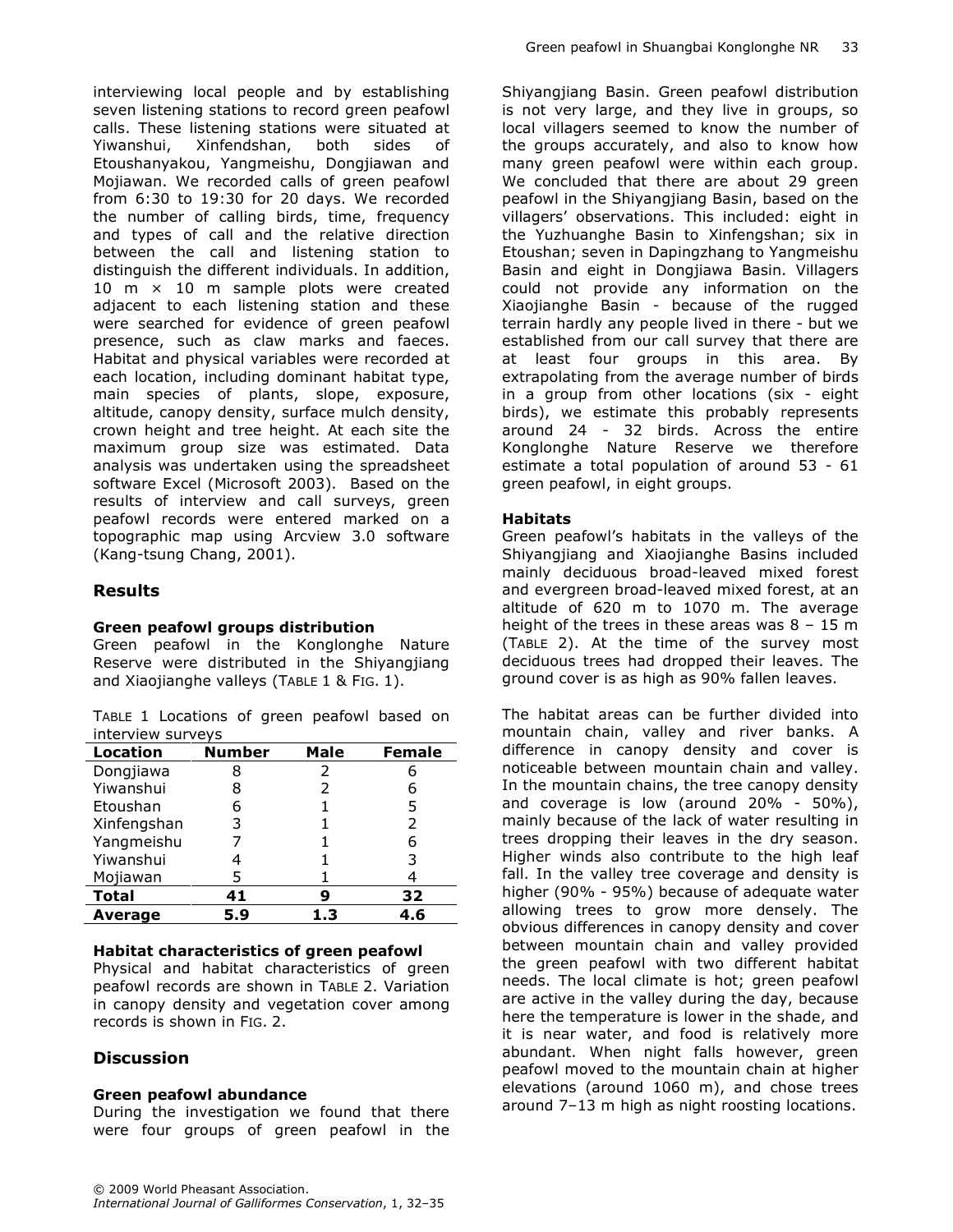

## FIG. 1 Distribution of green peafowl

| TABLE 2 Habitat and physical characteristics of green peafowl locations |  |  |  |  |  |
|-------------------------------------------------------------------------|--|--|--|--|--|
|-------------------------------------------------------------------------|--|--|--|--|--|

| Locality    | Vegetation<br>Npes            |                 | Height<br><b>Lee</b><br>$\widehat{a}$ | I<br>leight<br>Crown<br>$\mathbf{E}$ | ໑<br>۵<br>rdient<br>(° ) | Densi<br>Canol<br>হ | <u>ທ</u><br>Density<br>Mulch<br>urface | ltitude<br><u>ទ្</u> | <b>Slope</b> | Habitat<br>Types  |
|-------------|-------------------------------|-----------------|---------------------------------------|--------------------------------------|--------------------------|---------------------|----------------------------------------|----------------------|--------------|-------------------|
| Mojiawan    | Deciduous<br>leaved forest    | broad-          | 10                                    | $5 - 7$                              | 30                       | 40%                 | 90%                                    | 857                  | North        | Mountain<br>chain |
| Mojiawan    | deciduous<br>leaved forest    | broad-          | 8                                     | 7                                    | 30                       | 30%                 | 20%                                    | 1060                 | North        | Mountain<br>chain |
| Mojiawan    | evergreen<br>leaved<br>forest | broad-<br>mixed | $7 - 11$                              | $5 - 7$                              | 33                       | 50%                 | 30%                                    | 1060                 | North        | Mountain<br>chain |
| Xiaojianghe | deciduous<br>leaved forest    | broad-          | 13                                    | 7                                    | $\overline{2}$           | 20%                 | 10%                                    | 650                  |              | Riparian          |
| Xinfengshan | evergreen<br>leaved<br>forest | broad-<br>mixed | 13                                    | 7                                    | 28                       | 40%                 | 80%                                    | 902                  | Northwest    | Mountain<br>chain |
| Etoushan    | evergreen<br>leaved<br>forest | broad-<br>mixed | 15                                    | 10                                   | 27                       | 80%                 | 90%                                    | 1066                 | Northwest    | Valley            |
| Yangmeishu  | evergreen<br>leaved<br>forest | broad-<br>mixed | 15                                    | 9                                    | 29                       | 95%                 | 90%                                    | 842                  | Northeast    | Valley            |